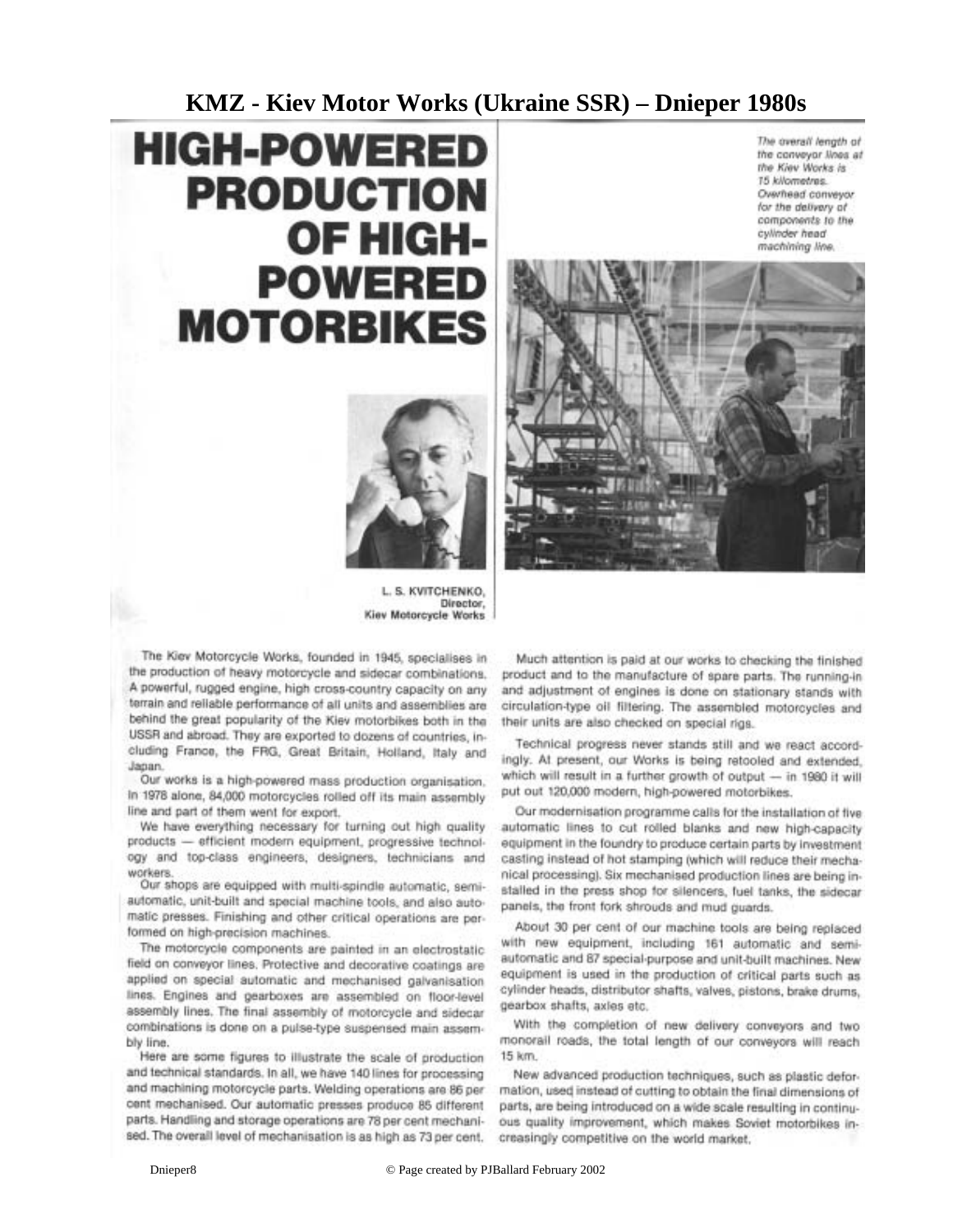



Dnieper MT10-36, official factory photograph, note the markings on the mudguards and sidecar nose

## **MOTORCYCLE AND SIDECAR COMBINATION** TRANSPORTATION **OF PASSENGERS AND GOODS** IN ALL CONDITIONS **Dnepr MT-10-36** motorbikes from Kiev

The Dnepr MT-10-36 motorcycle with sidecar, a powerful and reliable vehicle, has been developed at the Kiev Works for people who live far away from good roads, who like to go shooting in the forest, who like picking mushrooms and wild berries or who need to carry passengers and goods in bad<br>road conditions. However, the Dnepr MT-10-36 also gives a good account of itself in city streets with heavy traffic and on fast motorways.

The principal advantage of the motorcycle is the carefully thought out design of the various units and assemblies, which have been constantly improved and modernised over a period of many years.

The Dnepr MT-10-36 is powered by a 35 hp (26.5 kW) fourstroke two-cylinder 650 cc carburettor engine. It develops maximum power and a torque of 4.8 kgm at 6,000 rpm. It has a cruising speed of 105 kph and is designed to carry a load of 260 kg. It performs well both on hard-surfaced roads and in off-road conditions.

The horizontal (opposed) arrangement of the cylinders ensures normal cooling and makes for good balance of the crank-and-connecting rod assembly. Each cylinder is fitted with a separate carburettor, which increases engine power and makes for easy starting.

The crankshaft is made of extra-durable cast iron. The ower head of forged steel connecting rods is made in two sections to provide better access to the crankshaft and faciliate the replacement of bearings. The connecting rod bearings are lubricated under pressure. The lubricating oil is subjected to double filtration: by a full-flow centrifugal filter and, in the hollows of the crankpins, by centrifugal force. The steady delivery of filtered oil makes for a longer service life of the whole system.

The bimetallic engine cylinders are interchangeable.

The Dnepr has a reverse gear, a great advantage for manoeuvrability and off-road performance. The gearshift mechanism and the clutch release mechanism are made in one block. This arrangement is highly convenient for the driver.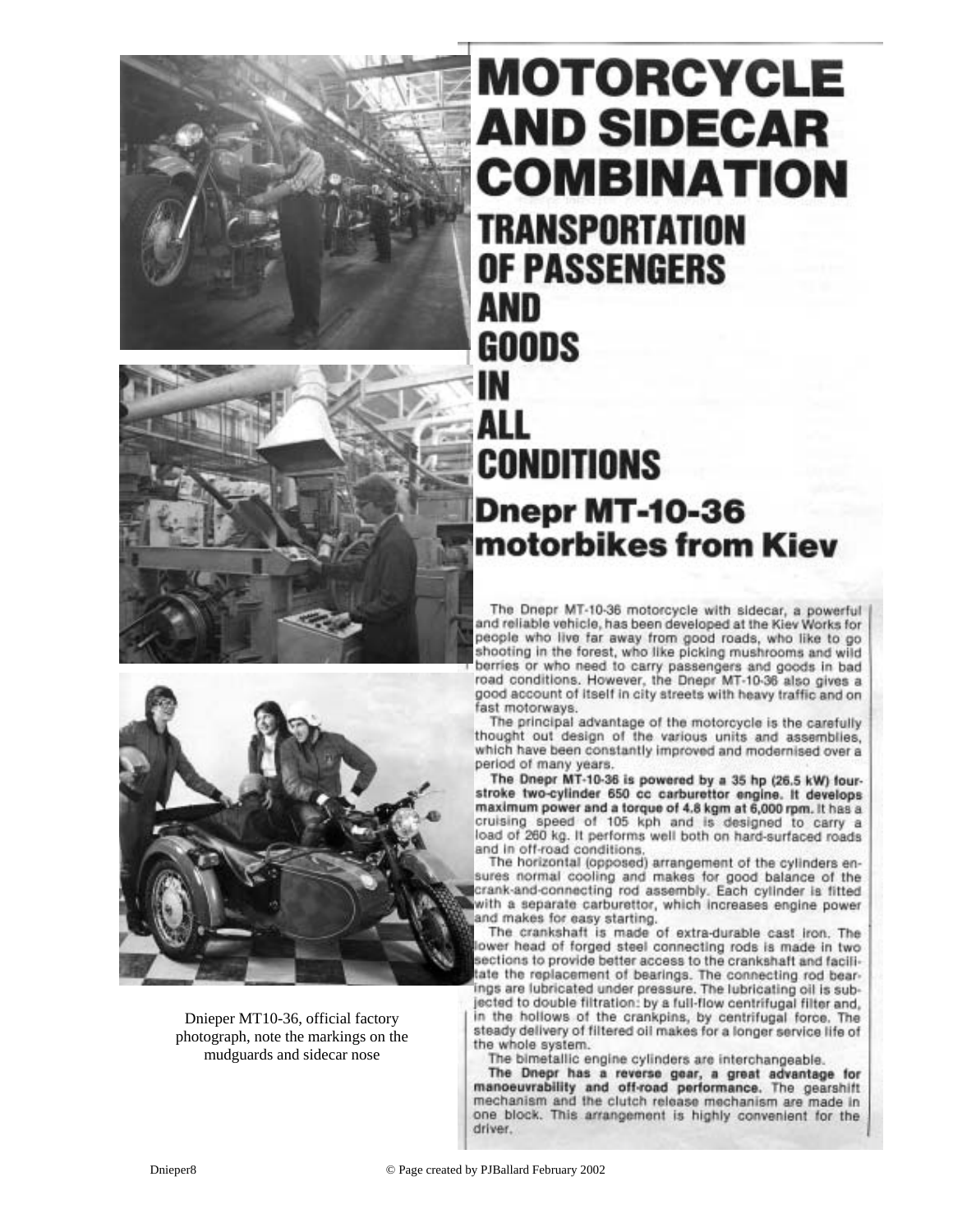

A line-up of Dneiper outfits await delivery outside the Kiev factory.

Views of the Kiev Motor Works compound in the Ukraine (1970s) Photographs top left and lower courtesy of Motor Cycle News UK.

The following Pages cover the civilian 650cc, 750cc and occasional 500cc OHV (Over Head Valve) models made in the Kiev Motor Works (KMZ).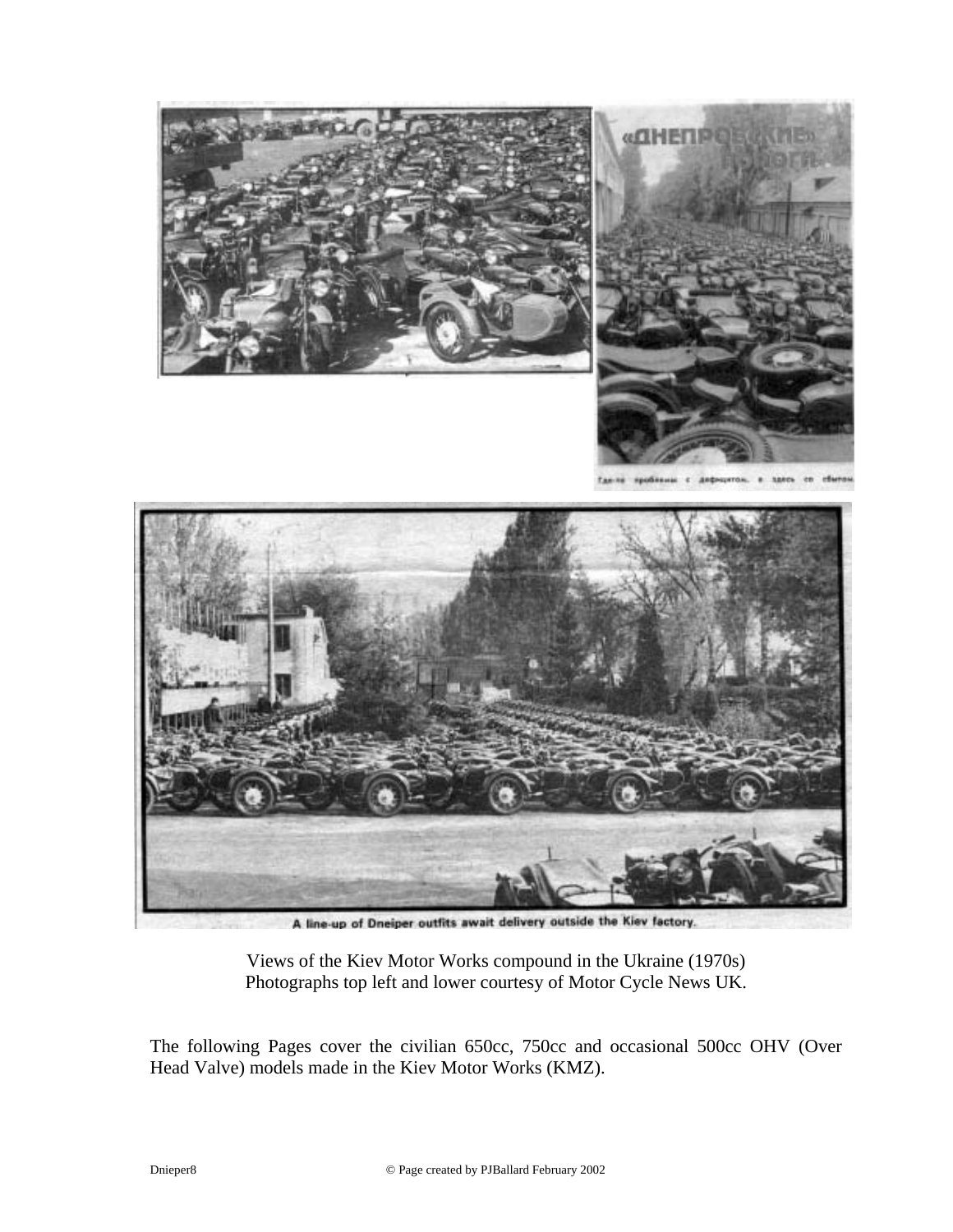



KMZ K750 photo JRamba KMZ K650 (note paint scheme) photo JRamba



KMZ MT9 still with 'old' tank photo JRamba KMZ MT10, note rear frame! photo JRamba







MT10 frame (from Dnieper Parts Books) MT10-36 frame





MT10-36 photo JRamba KMZ MT10-36 (Publicity Photo)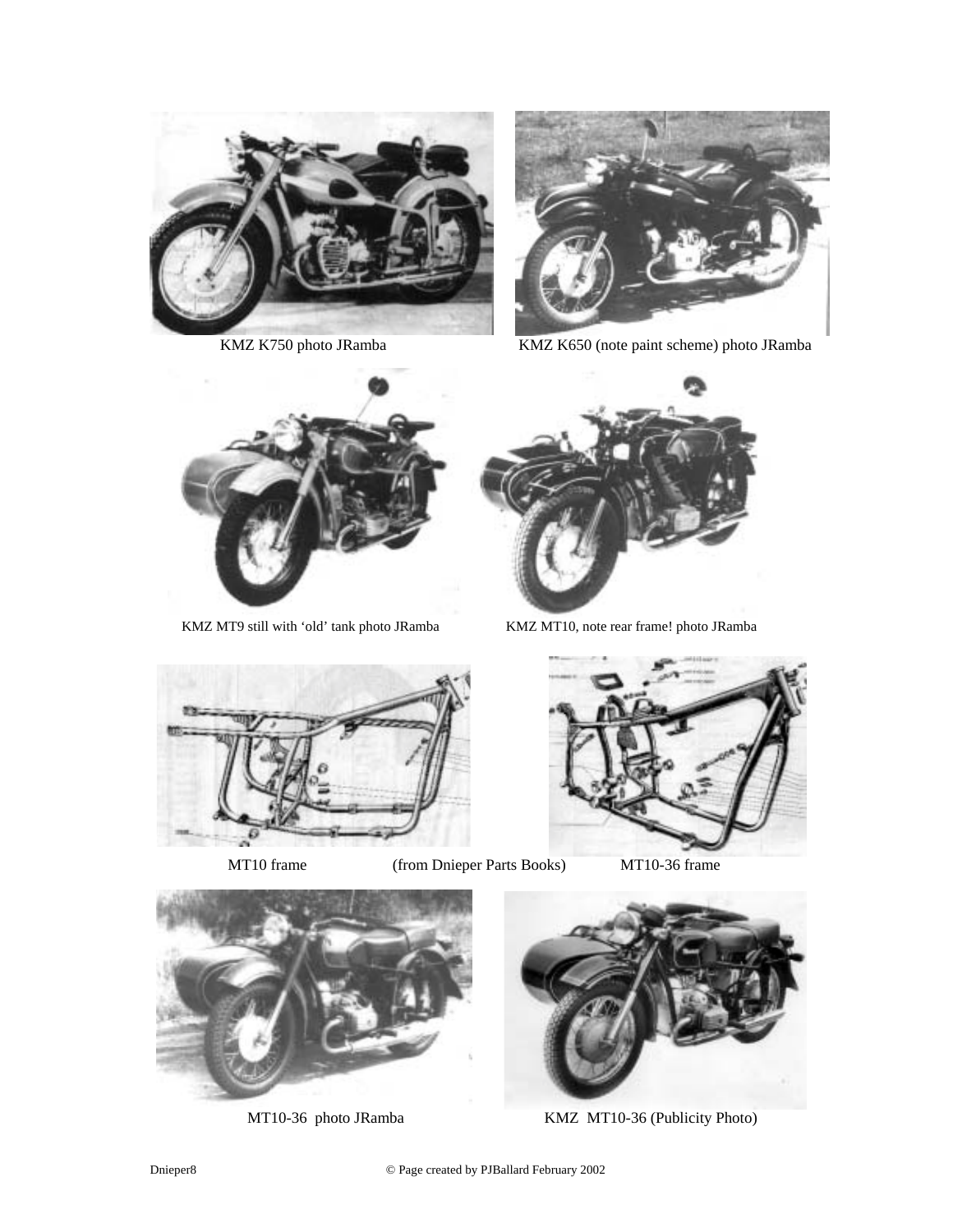





 Dnieper MT12 Publicity Photo. MT12 in England with later MT16 forks. Note 'Cossack' sticker although sold by Nevals.



Above and Right - the 650cc OHV engines at the end of the 1990s were fitted with external paper cartridge type oil filters to replace the "fling it and hope" centrifugal type that were OK at taking larger particulates out but not the finer bits. Photos MOTO





Left - Dnieper 'Excort' motorcycle engine hand built in small batch production at the Serpukhov institute (Not at Kiev works!). The engine still at 650cc produced 52 bhp (36 bhp in standard trim) compression ratio increased and cam profiles changed. Here fitted with Bing carbs and Bosch spark plugs. A complete bike built at a cost of £12,000 in 1980s. photo JRamba.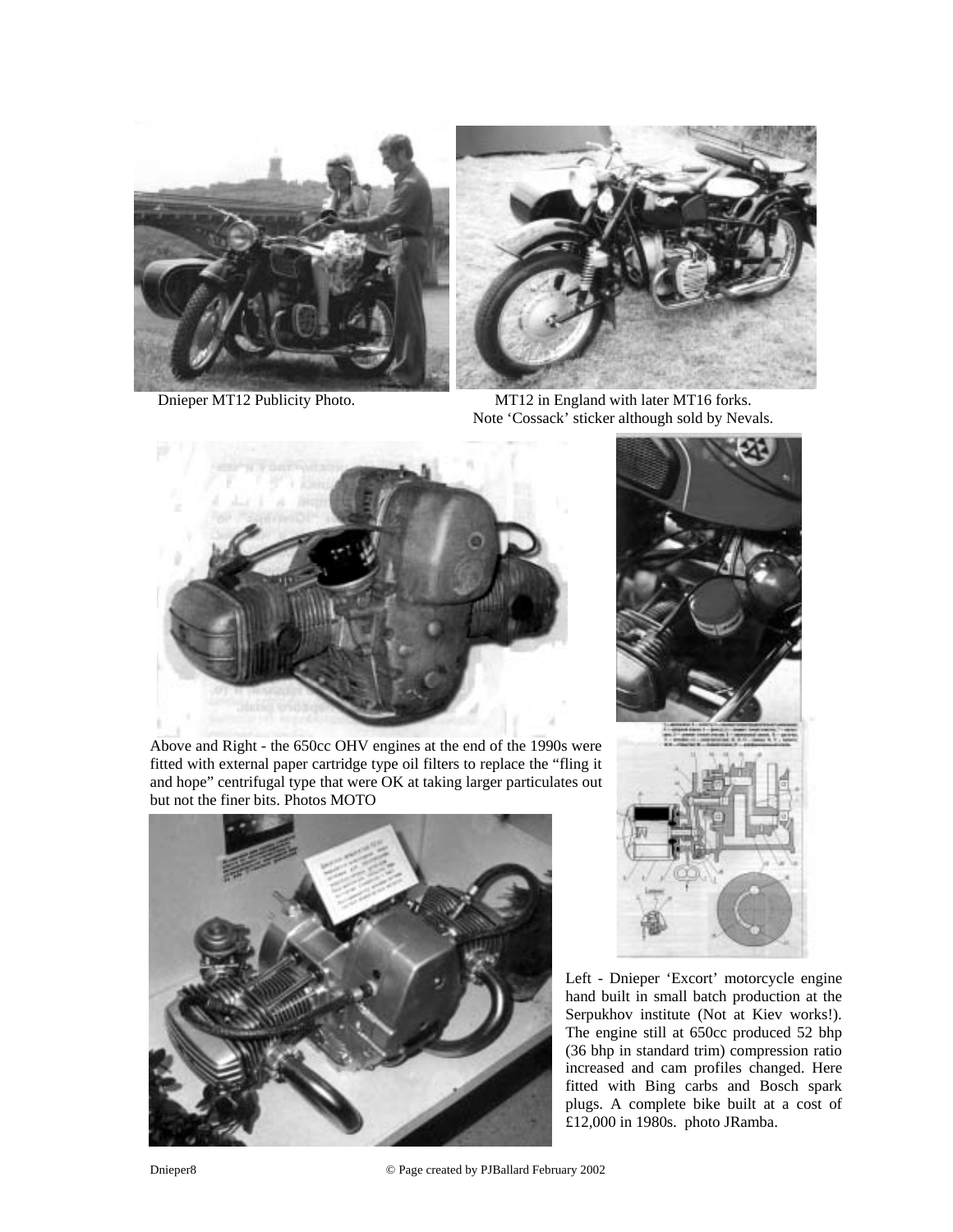



Left and Above – Kiev 'Escort' motorcycle, note the single big seat, and the protection bars. Photos from JRamba.

### **KMZ Model codes**

Dnieper 11 – KMZ – 8.155-02 Standard solo or outfit. Dnieper 16 – KMZ – 8.922 twin wheel drive outfit. Dnieper KMZ 156 leading link forks sidecar drive Dnieper KMZ - 8.157-01 solo specification.



1991 KMZ Dnieper solo machines, photographs from MOTO.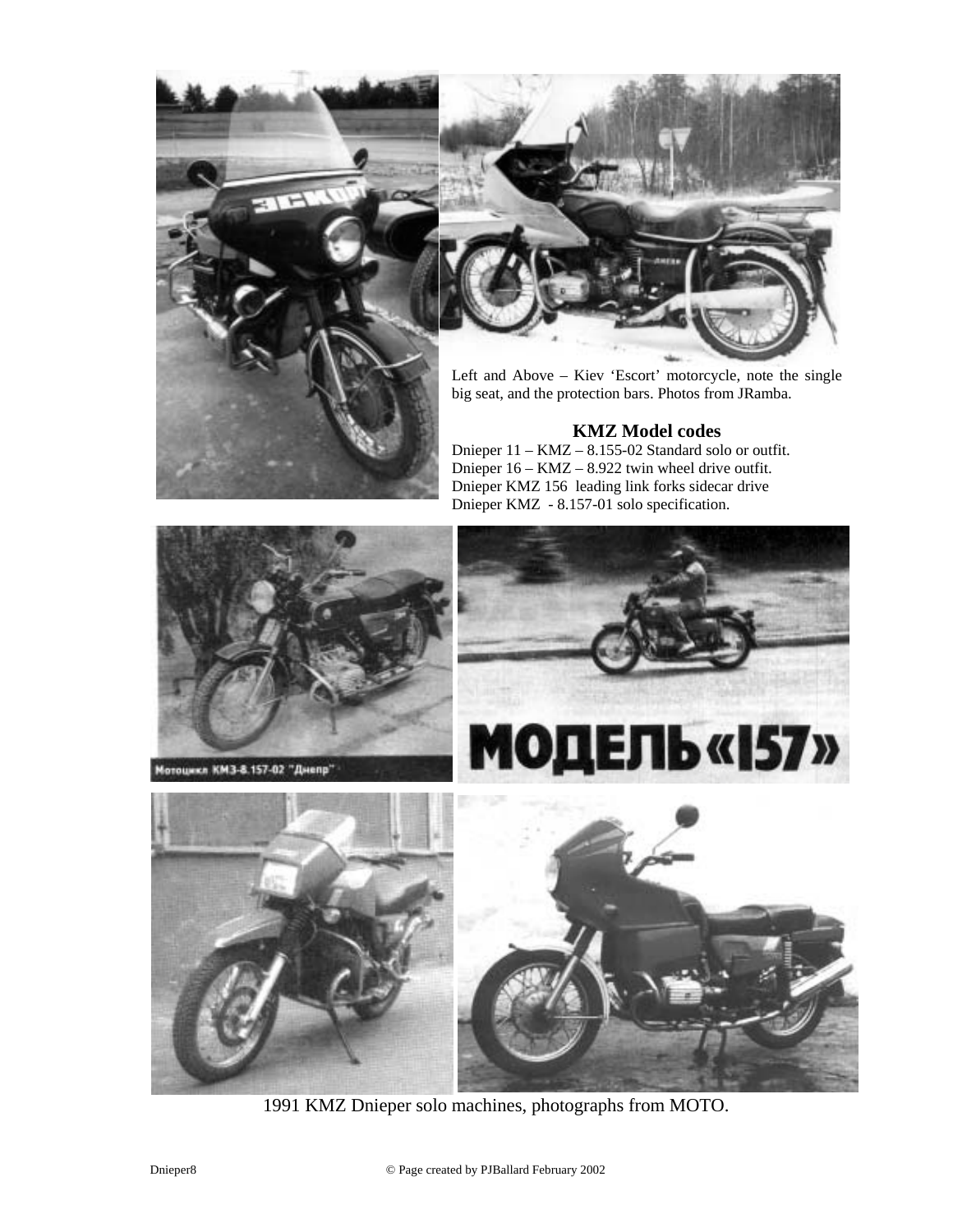

Dnieper outfits with interesting factory sidecars, 1980s. Photo JRamba



Dnieper, note high level silencer Photo JRamba Note neat spare wheel storage. Photo JRamba





One of the last special Dnieper solo models View of adjustable taper-roller



rear swinging arm pivot.